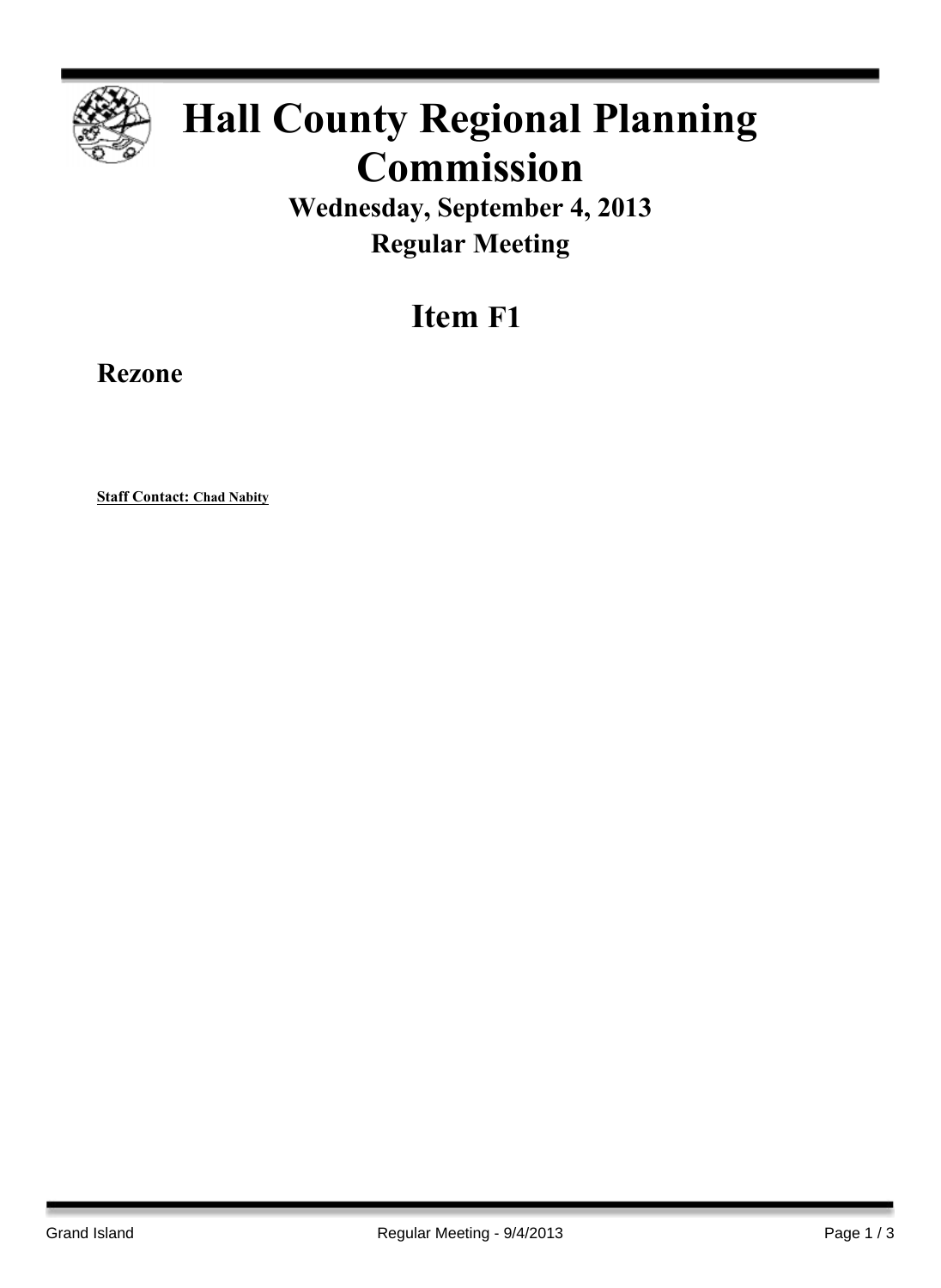August 21, 2013

Dear Members of the Board:

## **RE: Rezoning – Change of Zoning. Rezone request changing property from CD – Commercial Development Zone to Amended CD – Commercial Development Zone, located in the City of Grand Island.**

For reasons of Section 19-923 Revised Statues of Nebraska, as amended, there is herewith submitted a rezone request to the Grand Island Zoning Map from CD – Commercial Development Zone to Amended CD – Commercial Development Zone. As shown on the enclosed map.

You are hereby notified that the Regional Planning Commission will consider this zoning change at the next meeting that will be held at 6:00 p.m. on September 4, 2013 in the Council Chambers located in Grand Island's City Hall.

Sincerely,

Chad Nabity, AICP Planning Director

cc: City Clerk City Attorney City Public Works City Building Department City Utilities

This letter was sent to the following School Districts 1R, 2, 3, 8, 12, 19, 82, 83, 100, 126.